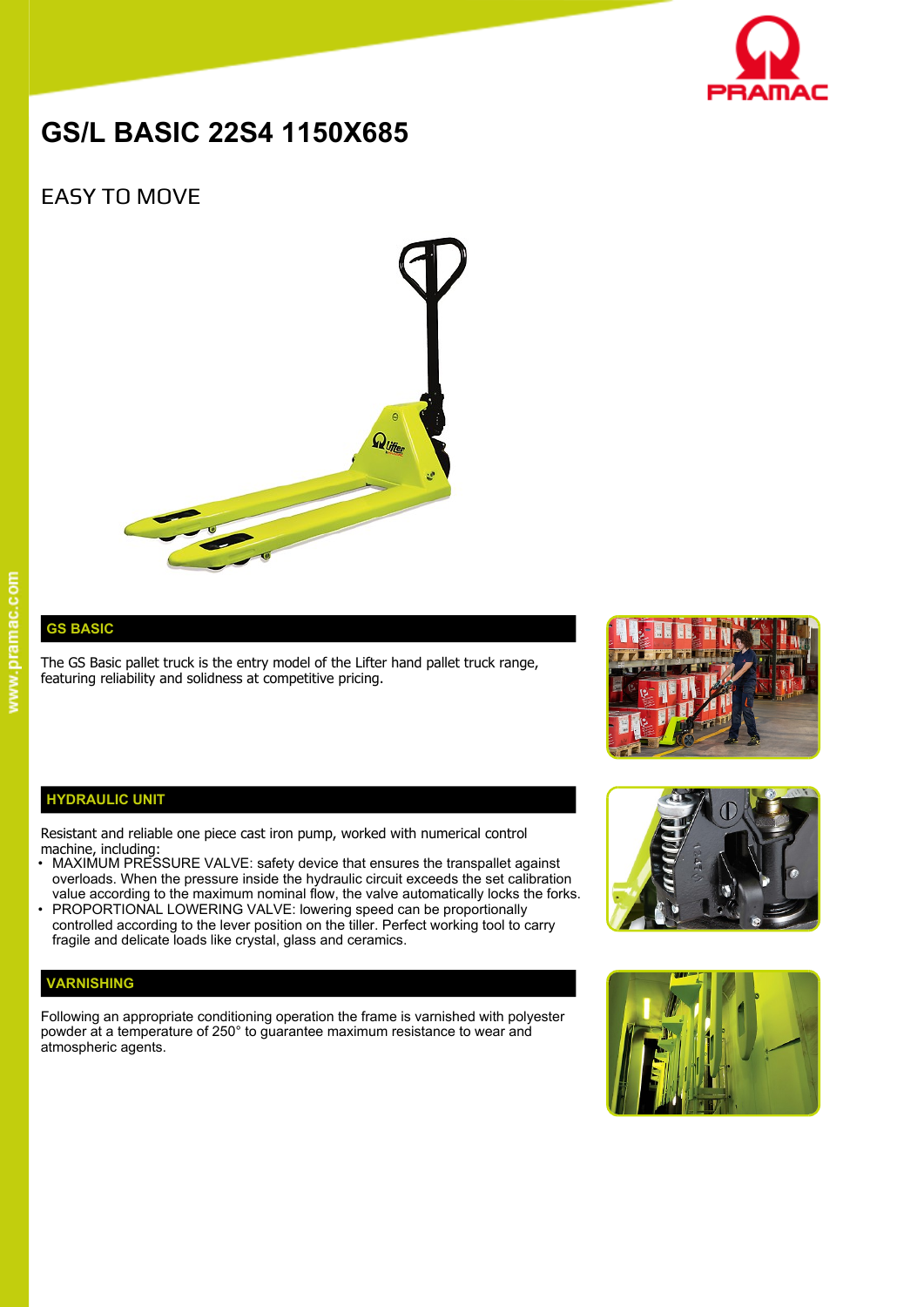|   |    | LIFTER     |
|---|----|------------|
|   |    | Manual     |
|   |    | Pedestrian |
| Q | Кg | 2200       |
| C | mm | 600        |
| x | mm | 932        |
| ν | mm | 1192       |
|   |    |            |

| <b>Weights</b>               |    |      |
|------------------------------|----|------|
| 2.1 Service weight           | Κq | 68   |
| 2.2 Axle load, laden rear    | Kg | 1584 |
| 2.2 Axle load, laden front   | Kg | 684  |
| 2.3 Axle load, unladen rear  | Kg | 22   |
| 2.3 Axle load, unladen front | Κq | 46   |

|     |    | POLY.I./<br><b>NYLON</b> |
|-----|----|--------------------------|
|     |    | <b>NYLON</b>             |
|     | mm | 200                      |
|     | mm | 45                       |
|     | mm | 82                       |
|     | mm | 60                       |
|     | nr | 4                        |
|     |    | No                       |
| b10 | mm | 155                      |
| b11 | mm | 535                      |
|     |    |                          |

| <b>Dimensions</b>                          |                 |    |      |
|--------------------------------------------|-----------------|----|------|
| 4.4 Lift height                            | h3              | mm | 115  |
| 4.9 Height of tiller in drive position max | h14             | mm | 1160 |
| 4.15 Height, lowered                       | h <sub>13</sub> | mm | 85   |
| 4.19 Overall lenght                        | 11              | mm | 1550 |
| 4.20 Lenght to face of forks               | 12              | mm | 400  |
| 4.21 Overall width                         | b1              | mm | 685  |
| 4.22 Fork dimensions - Thickness           | s               | mm | 55   |
| 4.22 Fork dimensions - Width               | e               | mm | 150  |
| 4.22 Fork dimensions - Lenght              |                 | mm | 1150 |
| 4.25 Distance between fork arms            | b5              | mm | 685  |
| 4.32 Ground clearance, centre of wheelbase | m2              | mm | 30   |
| 4.34 Aisle width                           | Ast             | mm | 1835 |
| 4.35 Turning radius                        | Wa              | mm | 1367 |

| strokes | 13 |
|---------|----|
| strokes |    |
|         |    |